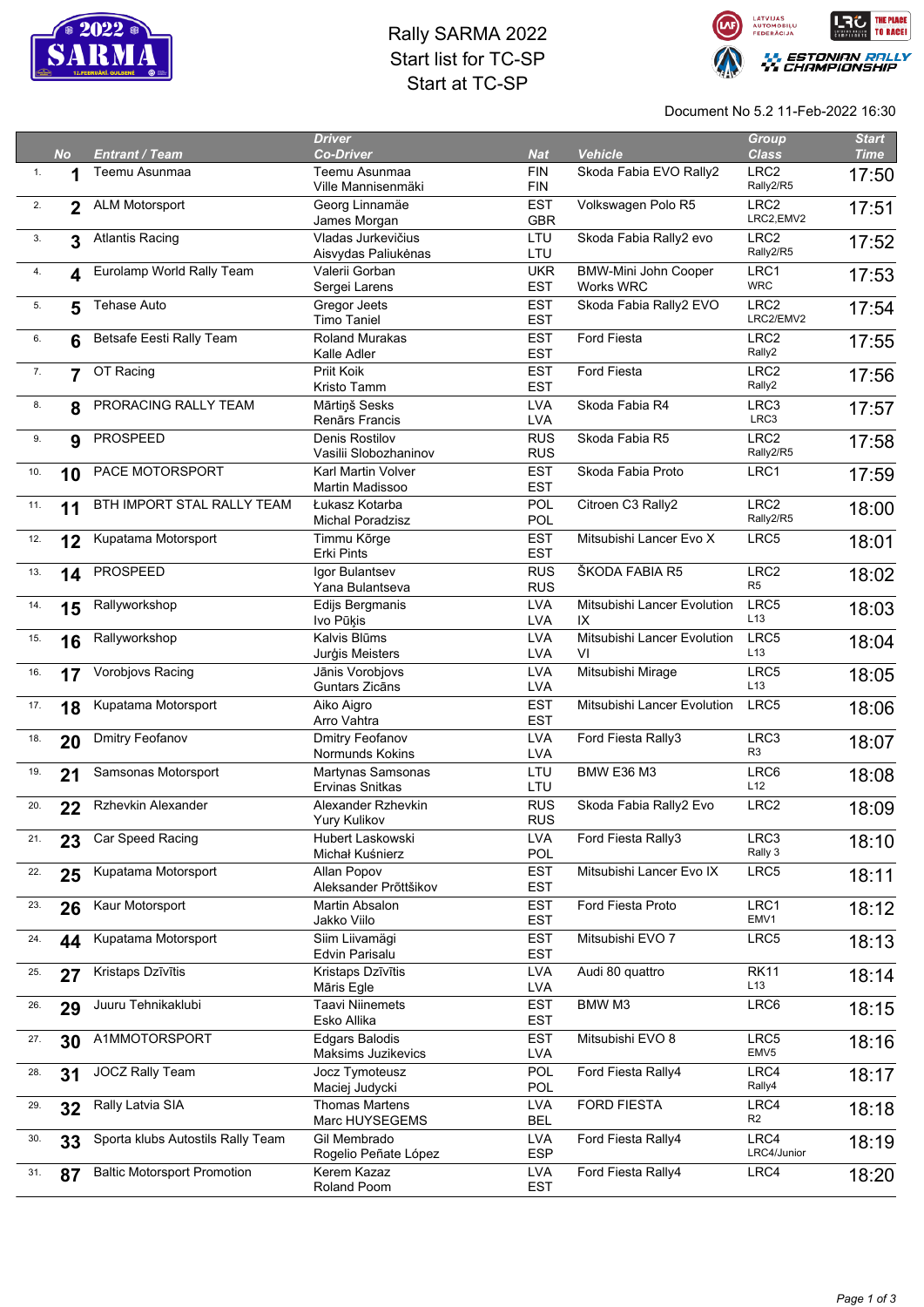

## Rally SARMA 2022 Start list for TC-SP Start at TC-SP



Document No 5.2 11-Feb-2022 16:30

|     | <b>No</b> | <b>Entrant / Team</b>    | <b>Driver</b><br><b>Co-Driver</b>           | <b>Nat</b>               | <b>Vehicle</b>              | <b>Group</b><br><b>Class</b>   | <b>Start</b><br><b>Time</b> |
|-----|-----------|--------------------------|---------------------------------------------|--------------------------|-----------------------------|--------------------------------|-----------------------------|
| 32. | 34        | <b>CRC Rally Team</b>    | Karl Johannes Visnapuu<br>Rait Jansen       | <b>EST</b><br><b>EST</b> | Ford Fiesta Rally 4         | LRC4                           | 18:21                       |
| 33. | 35        | <b>BTR Racing</b>        | Pranko Kõrgesaar<br>Marcel David Tõeleid    | <b>EST</b><br><b>EST</b> | Ford Fiesta Rally4          | LRC4                           | 18:22                       |
| 34. | 36        | <b>CKR Estonia</b>       | <b>Patrick Enok</b><br>Rauno Rohtmets       | <b>EST</b><br><b>EST</b> | Ford Fiesta Rally4          | LRC4<br>Rally4                 | 18:23                       |
| 35. | 37        | <b>CKR Estonia</b>       | Joosep Ralf Nõgene<br>Ken Järveoja          | <b>EST</b><br><b>EST</b> | Ford Fiesta Rally4          | LRC4<br>LRC4                   | 18:24                       |
| 36. | 38        | <b>ALM Motorsport</b>    | Karl-Markus Sei<br>Martin Leotoots          | <b>EST</b><br><b>EST</b> | Peugeot 208 Rally4          | LRC4                           | 18:25                       |
| 37. | 39        | <b>CKR Estonia</b>       | Jaspar Vaher<br>Marti Halling               | <b>EST</b><br><b>EST</b> | Ford Fiesta                 | LRC4                           | 18:26                       |
| 38. | 40        | <b>CKR Estonia</b>       | Oskar Männamets<br><b>Holger Enok</b>       | <b>EST</b><br><b>EST</b> | Citroen C2 R2 MAX           | LRC7                           | 18:27                       |
| 39. | 41        | Tikkri Motorsport        | Joonas Palmisto<br>Jan Nõlvak               | <b>EST</b><br><b>EST</b> | <b>VW Golf</b>              | LRC7                           | 18:28                       |
| 40. | 42        | <b>Tiits Racing Team</b> | Mark-Egert Tiits<br>Sander Pruul            | <b>EST</b><br><b>EST</b> | Vw Golf 2                   | LRC7<br>LRC7                   | 18:29                       |
| 41. | 91        | Robert Kikkatalo         | Robert Kikkatalo<br>Robin Mark              | <b>EST</b><br><b>EST</b> | Opel Astra                  | LRC7                           | 18:30                       |
| 42. | 76        | Murakas Racing           | Keiro Orgus<br>Evelin Mitendorf             | <b>EST</b><br><b>EST</b> | Honda Civic Type-R          | LRC7<br>LRC7                   | 18:31                       |
| 43. | 45        | A1M MOTORSPORT           | Ronald Jürgenson<br>Marko Kaasik            | <b>EST</b><br><b>EST</b> | Honda civic type r          | LRC7                           | 18:32                       |
| 44. | 46        | Guntis Lielkājis         | Guntis Lielkājis<br>Vilnis Mikelsons        | <b>LVA</b><br><b>LVA</b> | Mitsubishi Lancer Evo X     | LRC3                           | 18:33                       |
| 45. | 47        | Ainārs Šusts             | Ainārs Šusts<br>Jānis Stepanovs             | <b>LVA</b><br><b>LVA</b> | Ford Fiesta                 | LRC3<br>Rally 3                | 18:34                       |
| 46. | 48        | G.M. Racing SK           | Vaiko Samm<br>Kaimar Taal                   | <b>EST</b><br><b>EST</b> | Subaru Impreza WRX STI      | LRC5                           | 18:35                       |
| 47. | 49        | Jānis Sala               | Jānis Sala<br>Jānis Bruzinskis              | <b>LVA</b><br><b>LVA</b> | Audi 90 quattro             | <b>RK11</b><br>L <sub>13</sub> | 18:36                       |
| 48. | 50        | <b>Mikus Grantins</b>    | <b>Mikus Grantins</b><br>Janis Strazdins    | <b>LVA</b><br><b>LVA</b> | Mitsubishi EVO VII          | LRC5<br>L13                    | 18:37                       |
| 49. | 51        | Murakas Racing           | Raigo Uusjärv<br>Rainis Nagel               | <b>EST</b><br><b>EST</b> | Mitsubishi Lancer Evolution | LRC5                           | 18:38                       |
| 50. | 52        | Märjamaa Rally Team      | Tarmo Silt<br>Raido Loel                    | <b>EST</b><br><b>EST</b> | <b>BMW 320</b>              | LRC6                           | 18:39                       |
| 51. | 53        | <b>BTR Racing</b>        | Argo Kuutok<br>Ott Mesikäpp                 | <b>EST</b><br><b>EST</b> | BMW M3                      | LRC6<br>L13                    | 18:40                       |
| 52. | 54        | Jānis Liepa              | Jānis Liepa<br>Mārcis Dzenis                | <b>LVA</b><br><b>LVA</b> | Mitsubishi Lancer EVO IX    | LRC5<br>LRC5 RK8               | 18:41                       |
| 53. | 55        | <b>MS Racing</b>         | Janek Vallask<br>Mikk-Sander Laubert        | <b>EST</b><br><b>EST</b> | Subaru Impreza              | LRC5                           | 18:42                       |
| 54. | 56        | VŠĮ MV sportas           | Vilmantas Padegimas<br>Tomas Zamara         | LTU<br>LTU               | Mitsubishi Lancer EVO IV    | <b>RK11</b><br>L <sub>13</sub> | 18:43                       |
| 55. | 84        | Matīss Mežaks            | Matīss Mežaks<br>Miķelis Mežaks             | <b>LVA</b><br><b>LVA</b> | <b>BMW 325</b>              | <b>RK11</b>                    | 18:44                       |
| 56. | 57        | Rallyworkshop            | Alvis Fjodorovs<br><b>Uldis Fjodorovs</b>   | <b>LVA</b><br><b>LVA</b> | Subaru Impreza 22B          | <b>RK11</b><br>L13             | 18:45                       |
| 57. | 58        | <b>Uldis Lepiksons</b>   | <b>Uldis Lepiksons</b><br>Ainars Šteinbergs | <b>LVA</b><br><b>LVA</b> | Ford Puma                   | LRC7<br>L10                    | 18:46                       |
| 58. | 59        | <b>VRR Autosports</b>    | Ralfs Sirmacis<br>Jānis Sokolovs            | <b>LVA</b><br><b>LVA</b> | Renault Clio                | LRC7<br>L10                    | 18:47                       |
| 59. | 60        | Kupatama Motorsport      | Klim Baikov<br>Victor Pozern                | <b>RUS</b><br><b>RUS</b> | VAZ 2105                    | LRC7                           | 18:48                       |
| 60. | 61        | Artis Ceriņš             | Ivo Kilpis<br>Artis Ceriņš                  | <b>LVA</b><br><b>LVA</b> | <b>TOYOTA COROLLA</b>       | LRC7<br>E9                     | 18:49                       |
| 61. | 62        | Kaur Motorsport          | Karel Tölp<br>Sander Siniorg                | <b>EST</b><br><b>EST</b> | Ford Fiesta R2              | LRC7<br>L9                     | 18:50                       |
| 62. | 63        | Alexander Zaitsev        | Alexander Zaitsev<br>Evgeny Sapunov         | <b>RUS</b><br><b>RUS</b> | Peugeot 208                 | LRC7                           | 18:51                       |